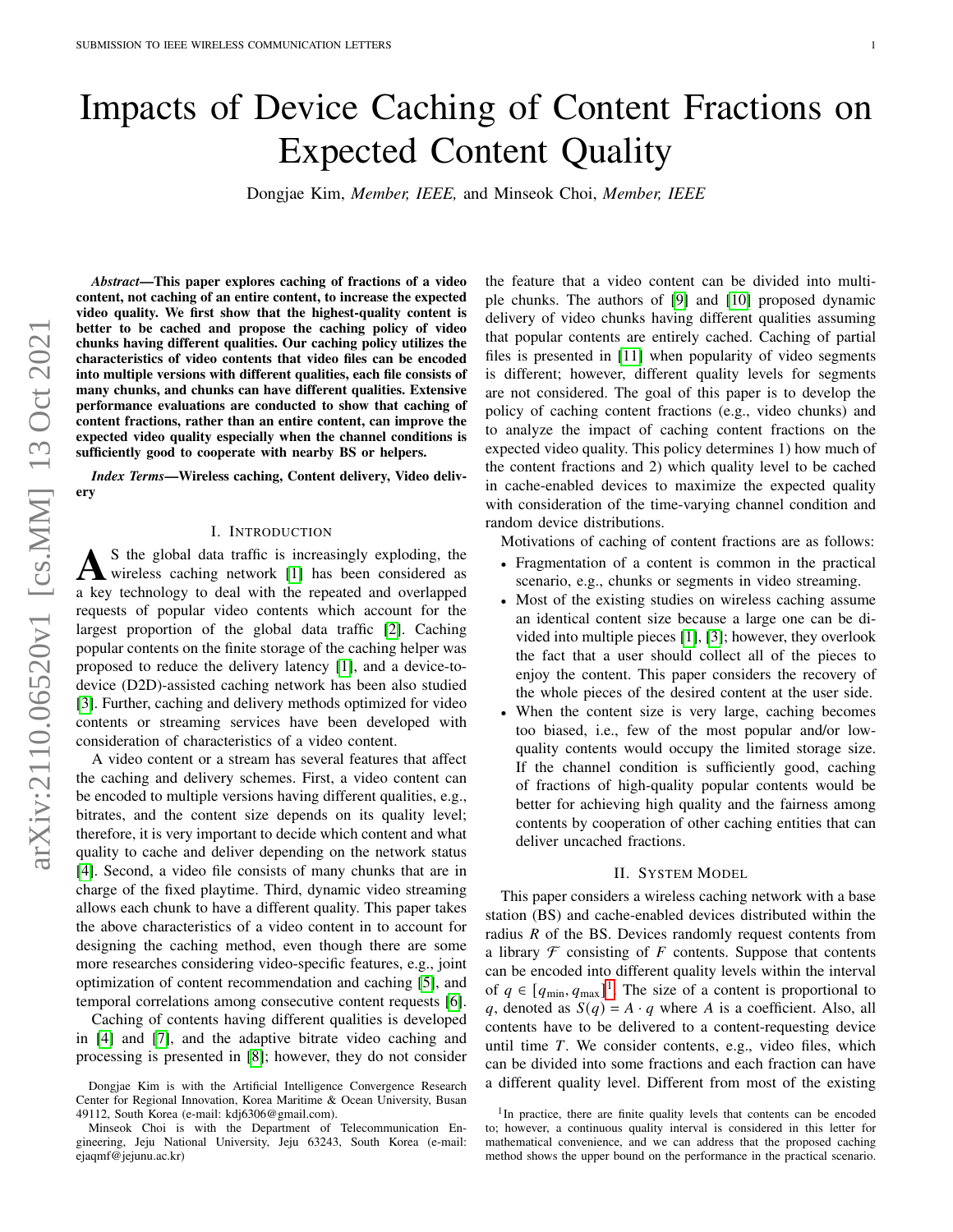studies [\[1\]](#page-4-0), [\[3\]](#page-4-2), [\[4\]](#page-4-3), [\[6\]](#page-4-5), [\[9\]](#page-4-8), we allow caching of content fractions in cache-enabled devices. We also assume that each device determines only one quality level  $q_i$  for caching a fraction  $\alpha_i$  of the content *i*. Then, the policy of caching content fractions can be denoted as  $\{\alpha, \mathbf{q}\}\text{, where } \alpha = [\alpha_1, \cdots, \alpha_F],$  $\mathbf{q} = [q_1, \dots, q_F]$ , where  $\alpha_i$  is a fraction of the content *i* to be cached in devices and  $q_i$  is the quality level of the cached content fraction. Let the device have a finite storage size of  $M$ , then the following inequality is satisfied if the policy  $\{\alpha, \mathbf{q}\}\$ is adopted:

<span id="page-1-1"></span>
$$
A\sum_{i=1}^{F}\alpha_{i}q_{i} \leq M.
$$
 (1)

If a device requests the content  $i$ ,  $\alpha_i$  of the content can be directly obtained from its storage and the remaining  $(1 - \alpha_i)$ should be delivered from other cache-enabled entities. If the quality of the delivered fraction is  $q_0$ , then we let the expected content quality that the user enjoys be  $\alpha_i q_i + (1 - \alpha_i) q_0$ .

In order to design the policy  $\{\alpha, \mathbf{q}\}\$  and to analyze the impact of caching content fractions, we consider a simple scenario in which only a BS can deliver the remaining fraction of the desired content. Here, the BS has access to the server in the core network having the whole file library; therefore, a cache hit occurs whatever the user requests, but the problem is to determine how much of the contents to cache to devices and how much quality of the uncached content fraction can be provided from the BS. We suppose that the BS is deployed with the edge computing server so that it can transcode the content to complete the delivery until the time  $T$  depending on the channel capacity.

The Rayleigh fading channel between the BS and a device is denoted by  $\tilde{h}(t) = \sqrt{D(t)}h(t)$  at time t, where  $D(t) =$  $1/r^{\beta}$  denotes the inverse of the path loss, r and  $\beta$  are the distance between the BS and the device and the path loss exponent, respectively, and  $h(t) \sim \mathcal{CN}(0, 1)$  represents a fast fading component. Here, we assume a block fading model where  $\tilde{h}(t)$  is static during the time T, and that the shadowing effects are ignored for mathematical convenience. We adopt the distance-based interference control [\[9\]](#page-4-8), and assume that the BS can communicate with the device within the radius  *with* the fixed interference-to-noise ratio (INR) Υ; therefore, the channel capacity is represented as  $C = \mathcal{B} \log_2(1 + \Psi | \tilde{h}|^2 / (Y +$ 1)), where Ψ is the transmit signal-to-noise ratio (SNR).

When the device requests the content  $i$ , the BS delivers the uncached fraction  $(1 - \alpha_i)$  of the content *i* to the device; however, its quality depends on the channel capacity. The BS is willing to transmit the content fraction with the highest quality as long as the channel capacity allows, and the transcoded quality becomes  $\frac{CT}{A(1-\alpha_i)}$ . Then, the expected quality of the device is defined as

<span id="page-1-0"></span>
$$
\sum_{i=1}^{F} f_i \left[ \alpha_i q_i + (1 - \alpha_i) \mathbb{E} \left[ \min \left\{ \frac{CT}{A(1 - \alpha_i)}, q_{\text{max}} \right\} \right] \right], \quad (2)
$$

where  $f_i$  is the popularity of the content *i*. In [\(2\)](#page-1-0), the first term represents the quality of cached fractions and the second is the expected quality of uncached fractions that the BS transmits.

# <span id="page-1-6"></span>III. OPTIMAL CACHING POLICY FOR A DEVICE WITH FIXED LOCATION

In this section, the optimal caching policy is proposed for a device with a fixed location. The optimization problem maximizing the expected quality is mathematically formulated as

<span id="page-1-2"></span>
$$
\max_{\alpha, \mathbf{q}} \sum_{i=1}^{F} f_i g(\alpha_i, q_i)
$$
 (3)

s.t. (1), 
$$
0 \le \alpha_i \le 1
$$
,  $q_{\min} \le q_i \le q_{\max}$ ,  $\forall i$  (4)

where  $g(\alpha_i, q_i)$  is defined as

$$
g(\alpha_i, q_i) = \alpha_i q_i + \mathbb{E}_h \left[ \min \left\{ \frac{CT}{A}, q_{\max}(1 - \alpha_i) \right\} \right].
$$
 (5)

By substituting  $x_i = \alpha_i q_i$ , g can be expressed as a function of  $\alpha_i$  and  $x_i$  as below

<span id="page-1-4"></span>
$$
g\left(\alpha_i, \frac{x_i}{\alpha_i}\right) = x_i + \mathbb{E}_h\left[\min\left\{\frac{CT}{A}, q_{\max}(1-\alpha_i)\right\}\right].
$$
 (6)

Thus, the problem in [\(3\)](#page-1-2) can be converted into

<span id="page-1-3"></span>
$$
\max_{\alpha, \mathbf{x}} \sum_{i=1}^{F} f_i g\left(\alpha_i, \frac{x_i}{\alpha_i}\right) \tag{7}
$$

s.t. 
$$
\sum_{i=1}^{F} x_i \le \frac{M}{A}, \ 0 \le \alpha_i \le 1, \ q_{\min} \le \frac{x_i}{\alpha_i} \le q_{\max}, \ \forall i. \tag{8}
$$

First, we propose the optimal  $\alpha_i$  for given  $x_i$  in the following lemma. We prove that  $g(\alpha_i, \frac{x_i}{\alpha_i})$  is a decreasing function with respect to  $\alpha_i$ . Then, considering the constraints [\(8\)](#page-1-3), the optimal  $\alpha_i$  for given  $x_i$  can be obtained.

<span id="page-1-5"></span>**Lemma 1.** When the distance  $r$  between BS and device is fixed, the optimal  $\alpha_i$  is  $\alpha_i = x_i/q_{\text{max}}$  for given  $x_i$ .

*Proof.* Let *u* be the channel power  $u = |h|^2$ , then *u* has an exponential distribution such that  $f_U(u) = e^{-u}$  for  $u \ge 0$ , and the channel capacity is a function of u as  $C(u) = \mathcal{B} \log_2 (1 +$  $\frac{\Psi u}{d^{\beta}(\Upsilon+1)}$ ). The expectation in [\(6\)](#page-1-4) is derived as

$$
\mathbb{E}_{h}\left[\min\left\{\frac{C(u)T}{A}, q_{\max}(1-\alpha_{i})\right\}\right]
$$
\n
$$
=\int_{0}^{\infty} \min\left\{\frac{C(u)T}{A}, q_{\max}(1-\alpha_{i})\right\} e^{-u} du
$$
\n
$$
=\int_{0}^{k(\alpha_{i})} \frac{C(u)T}{A} e^{-u} du + \int_{k(\alpha_{i})}^{\infty} q_{\max}(1-\alpha_{i}) e^{-u} du, \quad (9)
$$

where  $k(\alpha_i) = r^{\beta} \frac{Y+1}{\Psi} \left( 2^{\frac{Aq_{\text{max}}(1-\alpha_i)}{T\mathcal{B}}} - 1 \right)$ , which is obtained from  $C (k(\alpha_i)) T/A = q_{\text{max}} (1 - \alpha_i)$ . The partial derivative of  $g(\alpha_i, \frac{x_i}{\alpha_i})$  with respect to  $\alpha_i$  is

$$
\frac{\partial}{\partial \alpha_i} g\left(\alpha_i, \frac{x_i}{\alpha_i}\right) = \frac{\partial}{\partial \alpha_i} \mathbb{E}_h \left[ \min \left\{ \frac{C(u)T}{A}, q_{\text{max}}(1 - \alpha_i) \right\} \right]
$$

$$
= \frac{C(k(\alpha_i))T}{A} e^{-k(\alpha_i)} \frac{\partial k(\alpha_i)}{\partial \alpha_i} - q_{\text{max}}(1 - \alpha_i) e^{-k(\alpha_i)} \frac{\partial k(\alpha_i)}{\partial \alpha_i}
$$

$$
-q_{\text{max}} e^{-k(\alpha_i)} = -q_{\text{max}} e^{-k(\alpha_i)} < 0. \tag{10}
$$

Thus,  $g(\alpha_i, \frac{x_i}{\alpha_i})$  is a decreasing function for  $\alpha_i$ . From the constraints [\(8\)](#page-1-3),  $\alpha_i \geq x_i/q_{\text{max}}$ . Therefore, the optimal  $\alpha_i^* =$  $x_i/q_{\text{max}}$ .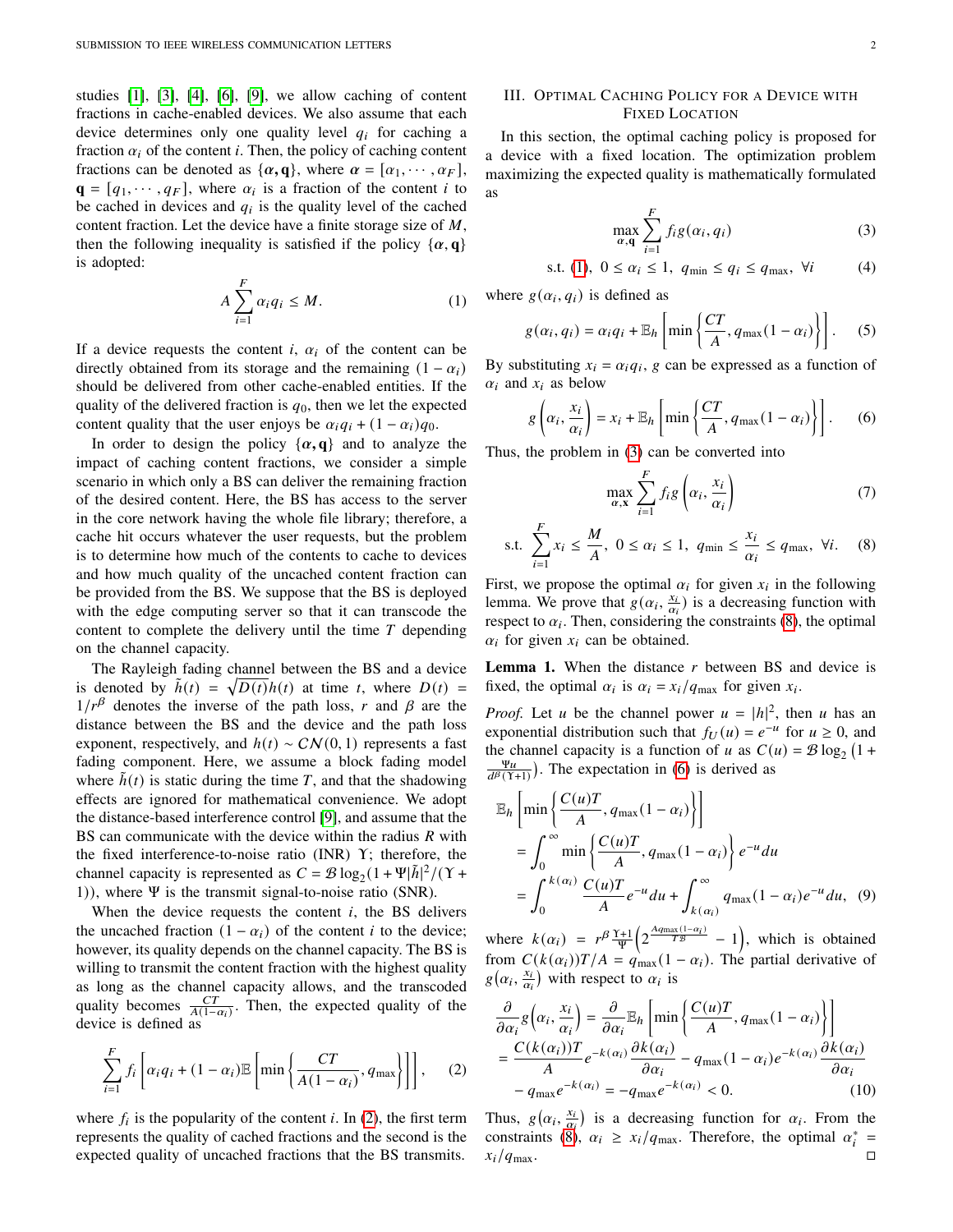<span id="page-2-1"></span>

Fig. 1: Increment rate of the expected quality versus  $x_i$ .

Since  $q_i = x_i/\alpha_i$  from the definition of  $x_i$ , the optimal  $q_i^* =$  $q_{\text{max}}$ . It means that given  $x_i = \alpha_i q_i$ , increasing quality  $q_i$  is better for achieving the high expected quality than caching more fractions  $\alpha_i$ .

Now, we concentrate on obtaining  $x_i$ . Using the Lemma [1,](#page-1-5)  $g(\alpha_i, \frac{x_i}{\alpha_i})$  is rewritten as  $g(\frac{x_i}{q_{max}}, q_{max})$  by substituting  $\alpha_i =$  $x_i/q_{\text{max}}$ . The partial derivative of  $g\left(\frac{x_i}{q_{\text{max}}}, q_{\text{max}}\right)$  with respect to  $x_i$  can be derived as

<span id="page-2-0"></span>
$$
\frac{\partial}{\partial x_i} g\left(\frac{x_i}{q_{\text{max}}}, q_{\text{max}}\right) = 1 - e^{-k\left(\frac{x_i}{q_{\text{max}}}\right)}.
$$
 (11)

Since  $k\left(\frac{x_i}{q_{\text{max}}}\right) > 0$ , the derivative [\(11\)](#page-2-0) is positive so that  $g\left(\frac{x_i}{q_{\text{max}}}, q_{\text{max}}\right)$  is an increasing function of  $x_i$ . Therefore, the expected quality increases as  $x_i$  grows.

From now on, how to find  $\{x_i\}$  that maximizes the expected quality while satisfying constraint [\(8\)](#page-1-3) is described. For the content *i*, let  $v_i(x_i)$  be the increment rate of the expected quality with respect to  $x_i$ . Then  $v_i(x_i)$  is expressed as

$$
v_i(x_i) = f_i \frac{\partial}{\partial x_i} g\left(\frac{x_i}{q_{\text{max}}}, q_{\text{max}}\right) = f_i\left(1 - e^{-k\left(\frac{x_i}{q_{\text{max}}}\right)}\right). \tag{12}
$$

Since  $k\left(\frac{x_i}{q_{\text{max}}}\right)$  is a decreasing function of  $x_i$ ,  $v_i(x_i)$  is also a decreasing function of  $x_i$ . Without loss of generality, it is assumed that the popularity  $\{f_i\}$  are arranged in descending order. Then, the increment rate  $v_i(x_i)$  for all contents  $i \in \{1, \dots, F\}$  can be shown as Fig. [1.](#page-2-1) If  $v_i(x_i) > v_j(x_i)$ , increasing  $x_i$  is better for growing the expected quality than increasing  $x_j$ . In Fig. [1,](#page-2-1) the constraint of the cache size in [\(1\)](#page-1-1) can be reflected by using a predetermined threshold  $\mu$ . As long as  $\mu$  allows, all contents try to increase their  $x_i$ values as much as possible in the order in which  $v_i(x_i)$  is large, and their maximum value becomes  $x_i = v_i^{-1}(\mu)$ . As  $\mu$ decreases,  $x_i = v_i^{-1}(\mu)$  gradually increases; therefore, we can find the appropriate  $\mu^*$  which satisfies  $\sum_{i=1}^F x_i = M/A$ , and  $x_i^* = v_i^{-1}(\mu^*)$  for all  $i \in \{1, 2, \dots, F\}$  become optimal. Here, if the popularity  $f_i$  is very low and  $v_i(0) < \mu$ , this content i cannot be cached at all. This process of finding  $x_i^*$  is similar to the water-filling method, and the details are described in Algorithm [1](#page-2-2) by using the bisection method. Finally, the optimal  $\alpha_i^*$  can be obtained as  $\alpha_i^* = x_i^* / q_{\text{max}}$  using Lemma [1.](#page-1-5)

# IV. OPTIMAL CACHING POLICY FOR A RANDOMLY DISTRIBUTED DEVICE

In this section, the optimal caching policy is proposed when user distance  $r$  is randomly distributed. Here, we assume that

<span id="page-2-2"></span>**Algorithm 1** Algorithm to find  $\{x_i^*\}$  in a fixed-distance scenario

| <b>Initialize</b> $a = 0$ and $b = v_1(0)$ |
|--------------------------------------------|
| while $b - a \geq \epsilon$ do             |
| $\mu = \frac{a+b}{2}$                      |
| for $i = 1, \dots, F$ do                   |
| if $\mu > v_i(0)$ then                     |
| $x_i = 0$                                  |
| else if $\mu \le v_i(0)$ then              |
| $x_i = v_i^{-1}(\mu)$                      |
| end if                                     |
| end for                                    |
| if $\sum_{i=1}^{F} x_i > M/A$ then         |
| $a = \mu$                                  |
| else if $\sum_{i=1}^{F} x_i \leq M/A$ then |
| $b = \mu$                                  |
| end if                                     |
| end while                                  |

the user is uniformly distributed within the radius is  $R$  of the BS having an access to the whole library  $\mathcal F$ . The probability density function of r is  $f_R(r) = 2r/R^2$  for  $0 \le r \le R$ . Similarly, the expected quality of the content  $i$  at the user side is defined as

<span id="page-2-3"></span>
$$
g(\alpha_i, q_i) = \alpha_i q_i + \mathbb{E}_{h,r} \left[ \min \left\{ \frac{CT}{A}, q_{\max}(1 - \alpha_i) \right\} \right].
$$
 (13)

Here, the expectation in [\(13\)](#page-2-3) is with respect to the distance  $r$  as well as the channel gain  $h$ . As explained in Section [III,](#page-1-6) g can be expressed as a function of  $\alpha_i$  and  $x_i$  by substituting  $x_i = \alpha_i q_i$  as follows:

<span id="page-2-4"></span>
$$
g\left(\alpha_i, \frac{x_i}{\alpha_i}\right) = x_i + \mathbb{E}_{h,r} \left[ \min\left\{\frac{CT}{A}, q_{\max}(1-\alpha_i)\right\} \right].
$$
 (14)

Then, we can prove that  $q_i^* = q_{\text{max}}$  always and find the relationship between  $\alpha_i$  and  $x_i$  by using the following lemma.

<span id="page-2-5"></span>Lemma 2. When a content-requesting device is uniformly distributed within the radius R of the BS, the optimal  $\alpha_i^* =$  $x_i/q_{\text{max}}$  for given  $x_i$ .

*Proof.* Due to the randomness of  $r$ , the channel capacity is a function of both  $u = |h|^2$  and r as  $C(u,r) = \mathcal{B} \log_2(1 +$  $\frac{\Psi u}{r^{\beta}(Y+1)}$ ). Then, the expectation in [\(14\)](#page-2-4) can be derived as follows:

$$
\mathbb{E}_{h,r} \left[ \min \left\{ \frac{C(u,r)T}{A}, q_{\max}(1-\alpha_i) \right\} \right]
$$
  
\n
$$
= \int_0^R \int_0^\infty \min \left\{ \frac{C(u,r)T}{A}, q_{\max}(1-\alpha_i) \right\} e^{-u} du f_R(r) dr
$$
  
\n
$$
= \int_0^R \left[ \int_0^{l(\alpha_i)r^\beta} \frac{C(u,r)T}{A} e^{-u} du + \int_{l(\alpha_i)r^\beta} q_{\max}(1-\alpha_i) e^{-u} du \right] f_R(r) dr,
$$
\n(15)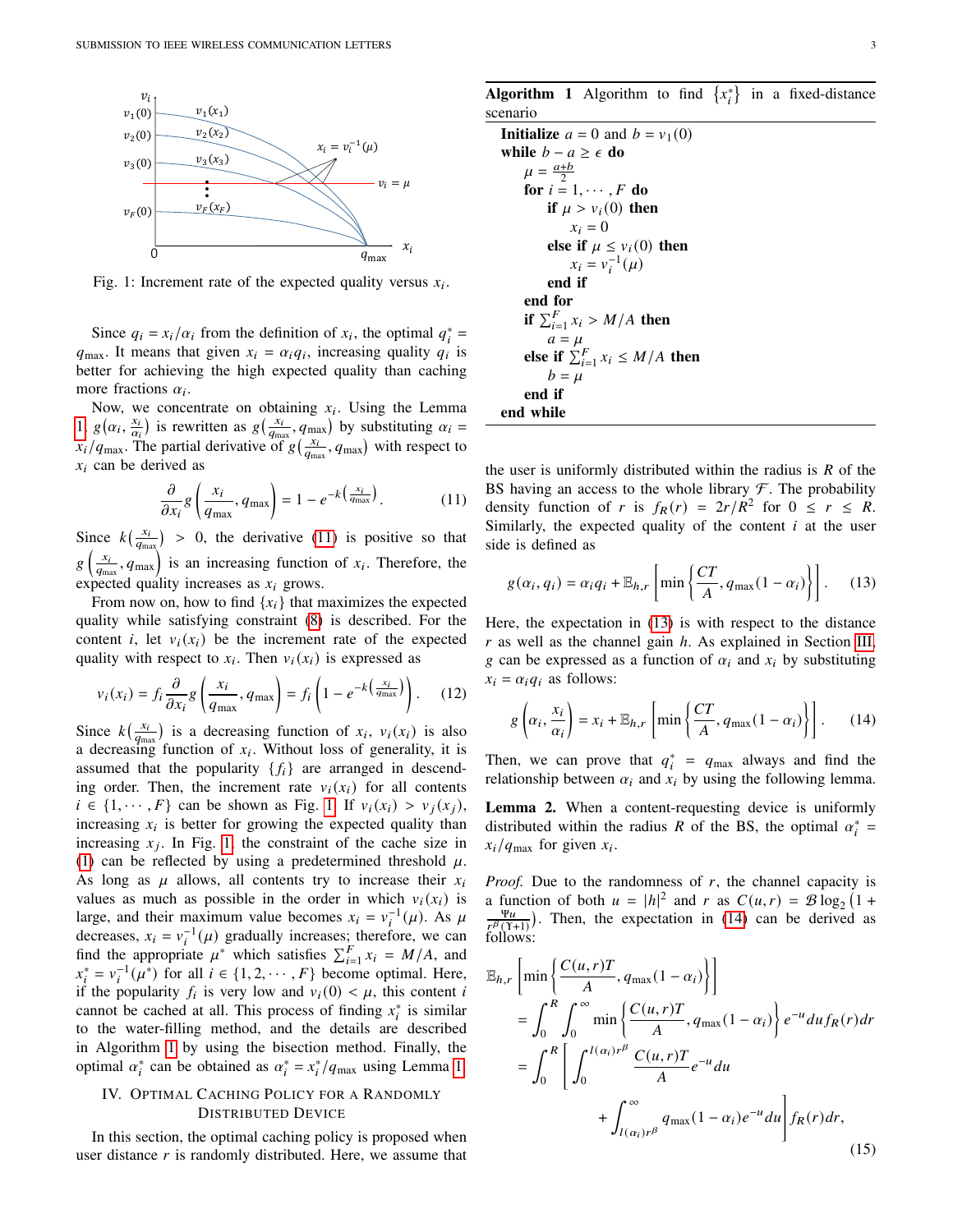where  $l(\alpha_i) = \frac{\gamma + 1}{\Psi} \left( 2^{\frac{Aq_{\text{max}}(1-\alpha_i)}{T} - 1} \right)$  which is obtained from  $C(l(\alpha_i)r^{\beta}, r)T/A = q_{\text{max}}(1 - \alpha_i)$ . The partial derivative of  $g(\alpha_i, \frac{x_i}{\alpha_i})$  with respect to  $\alpha_i$  is

$$
\frac{\partial}{\partial \alpha_i} g\left(\alpha_i, \frac{x_i}{\alpha_i}\right) = \frac{\partial}{\partial \alpha_i} \mathbb{E}_{h,r} \left[ \min \left\{ \frac{C(u, r)T}{A}, q_{\text{max}} (1 - \alpha_i) \right\} \right]
$$

$$
= -\int_0^R e^{-l(\alpha_i)r^\beta} f_R(r) dr < 0. \tag{16}
$$

Thus,  $g(\alpha_i, \frac{x_i}{\alpha_i})$  is a decreasing function for  $\alpha_i$ . From the constraints [\(8\)](#page-1-3),  $\alpha_i \ge \frac{x_i}{q_{\text{max}}}$ . Therefore, the optimal  $\alpha_i^* = x_i/q_{\text{max}}$ given  $x_i$ .  $\mathcal{L}$  . The set of  $\mathcal{L}$  is the set of  $\Box$ 

Same as in Section [III,](#page-1-6) the optimal quality becomes  $q_i^* =$  $x_i/\alpha_i^*$  =  $q_{\text{max}}$  for all i, which does not depend on the distribution of r. Accordingly, whatever distribution  $f_R(R)$  is, increasing the quality  $q_i$  rather than caching more fractions  $\alpha_i$ is beneficial for achieving the high expected quality.

Now, we concentrate on obtaining the optimal  $x_i^*$ . Using the Lemma [2,](#page-2-5)  $g(\alpha_i, \frac{x_i}{\alpha_i})$  is rewritten as  $g(\frac{x_i}{q_{\text{max}}}, q_{\text{max}})$  by substituting  $\alpha_i = x_i/q_{\text{max}}$ . The partial derivative of  $g\left(\frac{x_i}{q_{\text{max}}}, q_{\text{max}}\right)$  with respect to  $x_i$  can be derived as

<span id="page-3-0"></span>
$$
\frac{\partial}{\partial x_i} g\left(\frac{x_i}{q_{\text{max}}}, q_{\text{max}}\right) = 1 - \int_0^R e^{-l(\frac{x_i}{q_{\text{max}}})r^\beta} f_R(r) dr. \tag{17}
$$

Since  $l(\frac{x_i}{q_{\text{max}}})$  > 0, the derivative [\(17\)](#page-3-0) is positive, that is,  $g\left(\frac{x_i}{q_{\text{max}}}, q_{\text{max}}\right)'$  is an increasing function of  $x_i$ . Therefore, the expected quality increases as  $x_i$  grows. Now, the integral in [\(17\)](#page-3-0) can be computed as follows:

$$
\int_0^R e^{-l\left(\frac{x_i}{q_{\text{max}}}\right)r^\beta} f_R(r)dr = \frac{2}{\beta R^2 l\left(\frac{x_i}{q_{\text{max}}}\right)^{\frac{2}{\beta}}} \gamma\left(\frac{2}{\beta}, l\left(\frac{x_i}{q_{\text{max}}}\right)R^\beta\right)
$$
(18)

where  $\gamma(s, t)$  is the lower incomplete gamma function  $\gamma(s, t)$  =  $\int_0^t e^{-z} z^{s-1} dz$ . Through this, the increment of the expected quality for  $x_i$  can be expressed as

$$
v_i(x_i) = f_i \frac{\partial}{\partial x_i} g\left(\frac{x_i}{q_{\text{max}}}, q_{\text{max}}\right)
$$
  
= 
$$
f_i \left[1 - \frac{2}{\beta R^2 l\left(\frac{x_i}{q_{\text{max}}}\right)^{\frac{2}{\beta}}} \gamma \left(\frac{2}{\beta}, l\left(\frac{x_i}{q_{\text{max}}}\right) R^{\beta}\right)\right]
$$
(19)

Since  $l(\frac{x_i}{q_{\text{max}}})$  is a decreasing function of  $x_i$ ,  $v_i(x_i)$  is also a decreasing function of  $x_i$  according to [\(17\)](#page-3-0). As in Section [III,](#page-1-6) the increment rate  $v_i(x_i)$  for all contents  $i \in \{1, \dots, F\}$  can be shown as Fig. [1.](#page-2-1) As a predetermined threshold  $\mu$  decreases,  $x_i = v_i^{-1}(\mu)$  gradually increases, and we can find the optimal  $\mu^*$  which satisfies the constraint [\(1\)](#page-1-1), i.e.,  $\sum_{i=1}^F x_i^* = M/A$ , where  $x_i^* = v_i^{-1}(\mu^*)$  is optimal. However, unlike Section [III,](#page-1-6)  $v_i^{-1}(x_i)$  cannot be derived analytically. Thus, we use a bisection method to find  $x_i^*$  satisfying  $v_i(x_i^*) = \mu^*$ . The method of finding  $x_i^*$  is presented in Algorithm [2.](#page-3-1) Finally, we can obtain the optimal caching fraction  $\alpha_i^*$  as  $\alpha_i^* = x_i^* / q_{\text{max}}$  using Lemma [2.](#page-2-5)

<span id="page-3-1"></span>**Algorithm 2** Algorithm to find  $\{x_i^*\}$  for the uniformly distributed device

| <b>Initialize</b> $a = 0$ and $b = v_1(0)$        |
|---------------------------------------------------|
| while $b - a \geq \epsilon$ do                    |
| $\mu = \frac{a+b}{2}$                             |
| for $i = 1, \dots, F$ do                          |
| if $\mu > v_i(0)$ then                            |
| $x_i = 0$                                         |
| else if $\mu \leq v_i(0)$ then                    |
| Find $x_i$ satisfying that $v_i(x_i) = \mu$ using |
| the Bisection method                              |
| end if                                            |
| end for                                           |
| if $\sum_{i=1}^{F} x_i > M/A$ then                |
| $a = \mu$                                         |
| else if $\sum_{i=1}^{F} x_i \leq M/A$ then        |
| $b = \mu$                                         |
| end if                                            |
| end while                                         |

# V. NUMERICAL RESULTS

This section provides several numerical results to illustrate the impact of the proposed caching policies. No matter what the distribution of devices is, the average distance from the BS is  $\mathbb{E}[r] = 40$  m and the transmission SNR is  $\Psi = 25dB$ , unless otherwise noted. The number of contents is  $F = 20$  and popularity  $\{f_i\}$  is assumed to follow the Zipf distribution with the exponent of 1. Also,  $q_{\text{min}} = 0.2$  Mbps,  $q_{\text{max}} = 1$  Mbps,  $M = 650kB$ ,  $B = 5MHz$ ,  $Y = 5 dB$ ,  $\beta = 3.0$ ,  $T = 1$  sec, and  $A = 1$  sec are used.

Figs. [2](#page-4-11) and [3](#page-4-12) show the plots of  $\alpha_i$  versus the content index i for various transmit SNRs and average distances, respectively. As the transmit SNR decreases, a content-requesting device becomes difficult to receive the uncached content fractions so that caching is biased; in other words, contents with high popularity are almost entirely cached and dominate the cache size. Meanwhile, when the SNR is large, the BS can successfully transmit the content fractions; therefore, the device caches relatively many contents by partitioning contents. However, no matter how good the channel is, an outage event can occur, so the more popular the content is, the more fractions are cached. In Fig. [3,](#page-4-12) a small average distance means that a contentrequesting device can easily receive the uncached fractions from the BS; therefore, its effects on the caching policy are similar to those of a large SNR, which caches fractions of many contents.

In Figs. [4](#page-4-13) and [5,](#page-4-14) the proposed caching policy is compared with the traditional one that allows caching of entire contents only, in terms of the expected quality. We perform simulations in three different device distributions: 1) fixed, 2) Uniform, and 3) Poisson, where 'fixed' indicates that a device is static and its distance from the BS is fixed, and 'Uniform' and 'Poisson' mean that the device location follows uniform and Poisson distributions, respectively. A legend '*A*-*B*' means that the caching policy optimized for *A* distribution is applied to the environment in which devices are distributed under *B*